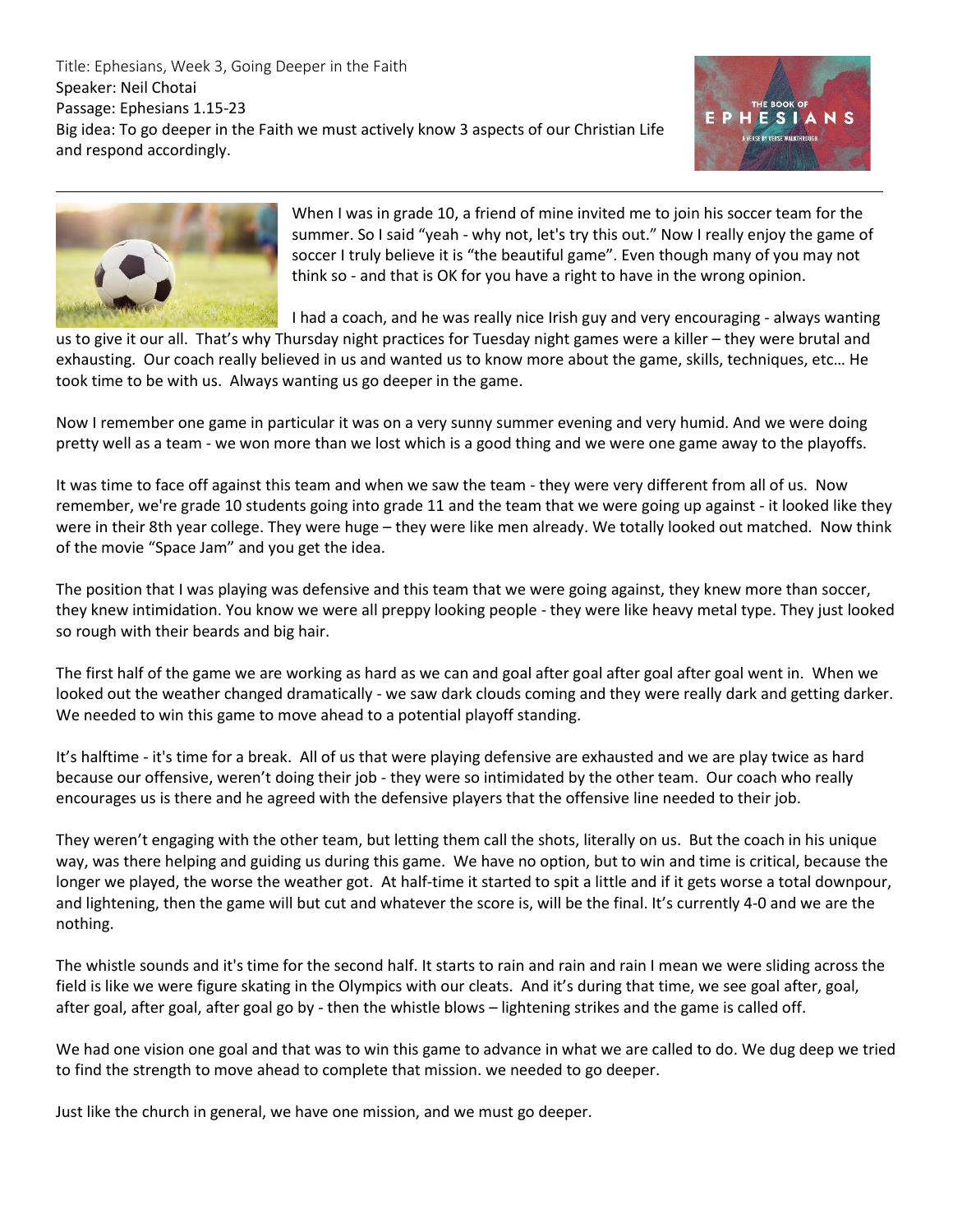So today we're continuing our series in the book of Ephesians if you have your bibles with you or your Bible apps open it up to Ephesians 1:15-23.

We are looking at a passage in which the Apostle Paul has a prayer for the Christians in the city of Ephesus. Now this is a different type of prayer. It's not a prayer to get things as we tend to do when we pray, but it is a very theological prayer over the Christians as they are following Christ to go deeper in their faith with Jesus Christ.

## Ephesians 1:15-23

 $15$  For this reason, ever since I heard about your faith in the Lord Jesus and your love for all God's people,  $16$  have not stopped giving thanks for you, remembering you in my prayers. <sup>17</sup> I keep asking that the God of our Lord Jesus Christ, the glorious Father, may give you the Spirit of wisdom and revelation, so that you may know him better. <sup>18</sup> I pray that the eyes of your heart may be enlightened in order that you may know the hope to which he has called you, the riches of his glorious inheritance in his holy people, <sup>19</sup> and his incomparably great power for us who believe. That power is the same as the mighty strength <sup>20</sup> he exerted when he raised Christ from the dead and seated him at his right hand in the heavenly realms, <sup>21</sup> far above all rule and authority, power and dominion, and every name that is invoked, not only in the present age but also in the one to come. <sup>22</sup> And God placed all things under his feet and appointed him to be head over everything for the church, <sup>23</sup> which is his body, the fullness of him who fills everything in every way.

Today I would like to share a message on "Going Deeper in the Faith".

So here we have a letter from Paul, one of the greatest apostles of all time, to the church in Ephesus. And in the passage that we are looking at today he begins verse 15 with three important words.

# <sup>15</sup> For this reason, ever since I heard about your faith in the Lord Jesus and your love for all God's people,

Now what does that mean "for this reason"? It refers back to what he wrote before from Ephesian 1:1-14 about God gathering his

- Chosen
- Redeemed
- Sealed people
- Under Christ

In this letter Paul recognizes that these individuals have cross shaped biblical view. That is, they have a:

- faith in the Lord Jesus vertical dimension of faith in the Lord Jesus in the relationship between them & God and…
- love for all God's people a horizontal dimension of love for all of God's people no matter their cultural or racial background, Jewish or Gentile.

That they have something right here.

He goes on to tell the church in verse 16…

<sup>16</sup> I have not stopped giving thanks for you, remembering you in my prayers.

Here is Paul continually, consistently praying for this church, but he also does that for all the other churches as well.

Paul is known as a person of prayer. He has made prayer a part of his regular life. Prayer is important and we need to have a set time during the day to pray but also, we need to make it part of our daily routine. For example, when I'm driving and I notice that either there's a police car, ambulance or fire truck that's going to a certain destination I take the time while driving to pray. I'm not talking about pulling over and getting out of my car and to tell everybody I'm having a prayer meeting come and join us - I'm talking about taking a few moments and praying for a situation when it happens.

And it's after this verse that he begins to pray for the Christians in Ephesus and by extension us. These are called, redeemed, sealed people under Christ.

His desire for them is to know God better to go - deeper in the faith.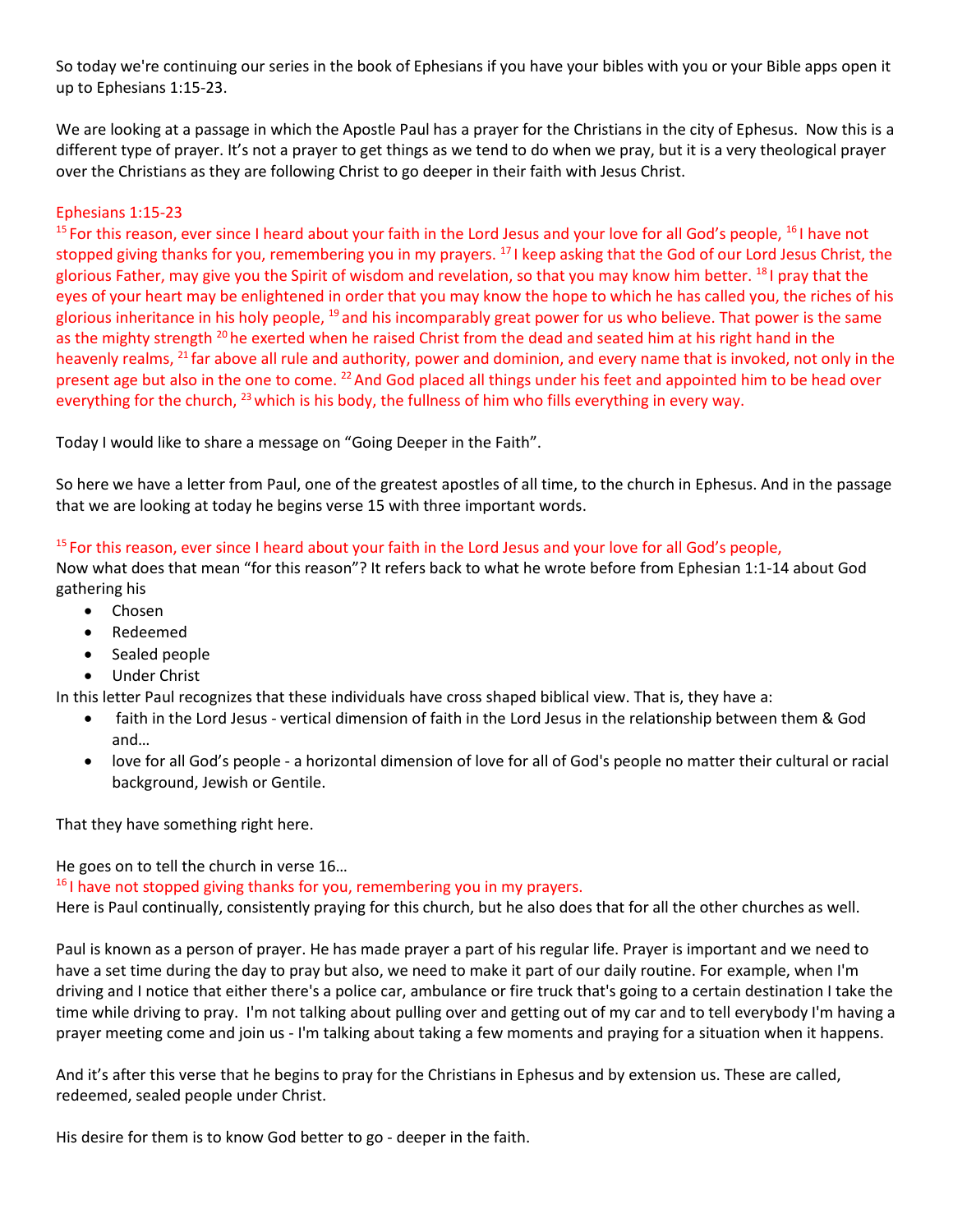### 17 I keep asking that the God of our Lord Jesus Christ, the glorious Father, may give you the Spirit of wisdom and revelation, so that you may know him better.

Let's look at the word "know". This does not refer to knowledge. In our western culture, we take this word and make it very academic – we make it head knowledge. This is not what Paul stating. Remember these letters were written in classical Greek and when translating from the original to the English, it can be very hard to get the right meaning conveyed. It's ἐπιγνώσει ([epignōsei](https://biblehub.com/greek/epigno_sei_1922.htm)) It's the fullness of knowledge acquired through personal relationship and in this case it is a relationship with Jesus.

Paul is saying to us may we be full of the Spirit, which God has given us at the point of our salvation. Being a Christian is not just saying the sinner's prayer at a point of time, but it's taking that decision from our heart to put it into practice in a relationship with Christ, through the Spirit of God that He has given us.

Spirit of Wisdom is what the Holy Spirit was referred to in the Old Testament, Isaiah 11:2<sup>i</sup>, so that phrase would have been known during the time of this letter.

But the Spirit of Revelation, is quite new. Paul introduces this term to emphasize the new and exciting revelation of the Gospel. In the Old Testament the fullness of prophecy in the Messiah was a 'hidden mystery,' but in the New that 'mystery' is the Gospel of Jesus Christ which is the reconciliation of humanity and God.

There is no suggestion that the Spirit of Wisdom and Revelation will bring new information of God outside scripture, but rather a deeper understanding of God, as it is revealed within Scripture, so we can know him better.

Now look at the order of the words – "wisdom" comes before "revelation", because to Paul "the Gospel was so wonderful that it was impossible for people to see the revelation of it unless they were taught by God, the wisdom to know God personally."

John 17:3ii "3 Now this is eternal life: that they know you, the only true God, and Jesus Christ, whom you have sent.

Philippians 3:10 iii I want to know Christ—yes, to know the power of his resurrection and participation in his sufferings, becoming like him in his death

It is our privilege to not just know God, but to know God personally, who Paul describes as the glorious Father

He is the father to whom all glory belongs for all the power and majesty revealed in creation, providence and redemption are his and he is the source. It gives us a sense of awe and strengthens our faith in God

We desperately need to know God well in a relationship with him through prayer and through the scriptures.

And now as we approach verse 18, Paul begins to give us 3 ways we must go deeper in our faith.

It now in verse 18 where Paul highlights 3 aspects of Christian Life. Here is the big idea…

**Big idea: To go deeper in the Faith we must actively know 3 aspects of our Christian Life and respond accordingly.**

### **First, we must know the Greater Hope.**



Remember, knowing is not academic - It's the fullness of knowledge acquired through personal relationship.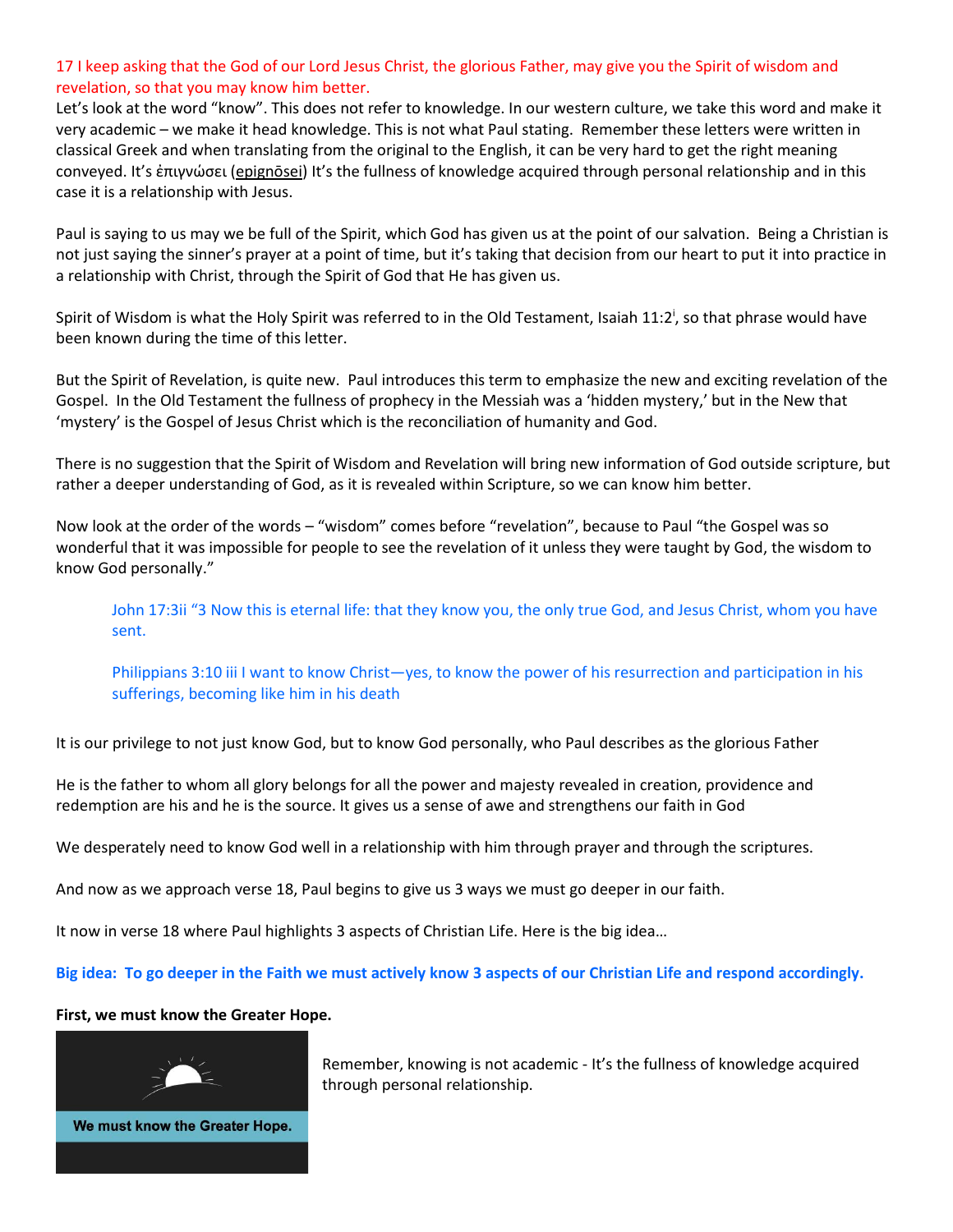$<sup>18</sup>$  I pray that the eyes of your heart may be enlightened in order that you may know the hope to which he has called you,</sup> the riches of his glorious inheritance in his holy people,

Paul uses the phrase the eyes of your heart, a biblical expression of the heart. The heart is not just the source of emotions or intellectualism or understanding but it is the centre, the core of who the person is. It is the inner man, it is the inner woman, in their entirety – it's their essence of who they are.

So, open up yourself, open up everything that is about you, so that you can be enlightened by God… Know the Greater Hope.

Paul speaks about calling when he talks about hope.

This calling has already taken place from when God called you into relationship with him.

2 Timothy 1:9 "He has saved us and called us to a holy life—not because of anything we have done, but because of his own purpose and grace. This grace was given us in Christ Jesus before the beginning of time,"

This greater hope also represents an ongoing calling.

1 Thessalonians 2:12 "encouraging, comforting and urging you to live lives worthy of God, who calls you into his kingdom and glory"

and the future calling.

Titus 2:13 while we wait for the blessed hope—the appearing of the glory of our great God and Savior, Jesus Christ,

Being a Christ follower, we live in a confident hope that is so different from this world. We have a future that is certain of eternal life, incorruptible righteousness, heaven, God's Glory. In the world that we live in, there is no hope like that found anywhere through any other religious thinking for philosophy of life.

We must always remember this Greater Hope that we have, it is who we are now, once we become Christ followers…and Paul's prayer is for us to go deeper in this faith that God has called all of us to.

### **Secondly, we must know the Greater Inheritance.**



Remember, knowing is not academic - it's the fullness of knowledge acquired through personal relationship.

## $18$  I pray that the eyes of your heart may be enlightened in order that you may know the hope to which he has called you, the riches of his glorious inheritance in his holy people,

When we first read this part, in verse 18 of the riches of his glorious inheritance, we may think it is what we will inherit from God.

God had promised Abraham the land of Milk and Honey – Canaan and the Israelites received that. People die and they leave something to others – and that is their inheritance. You read about people inheriting, houses, cars, vacation homes, etc…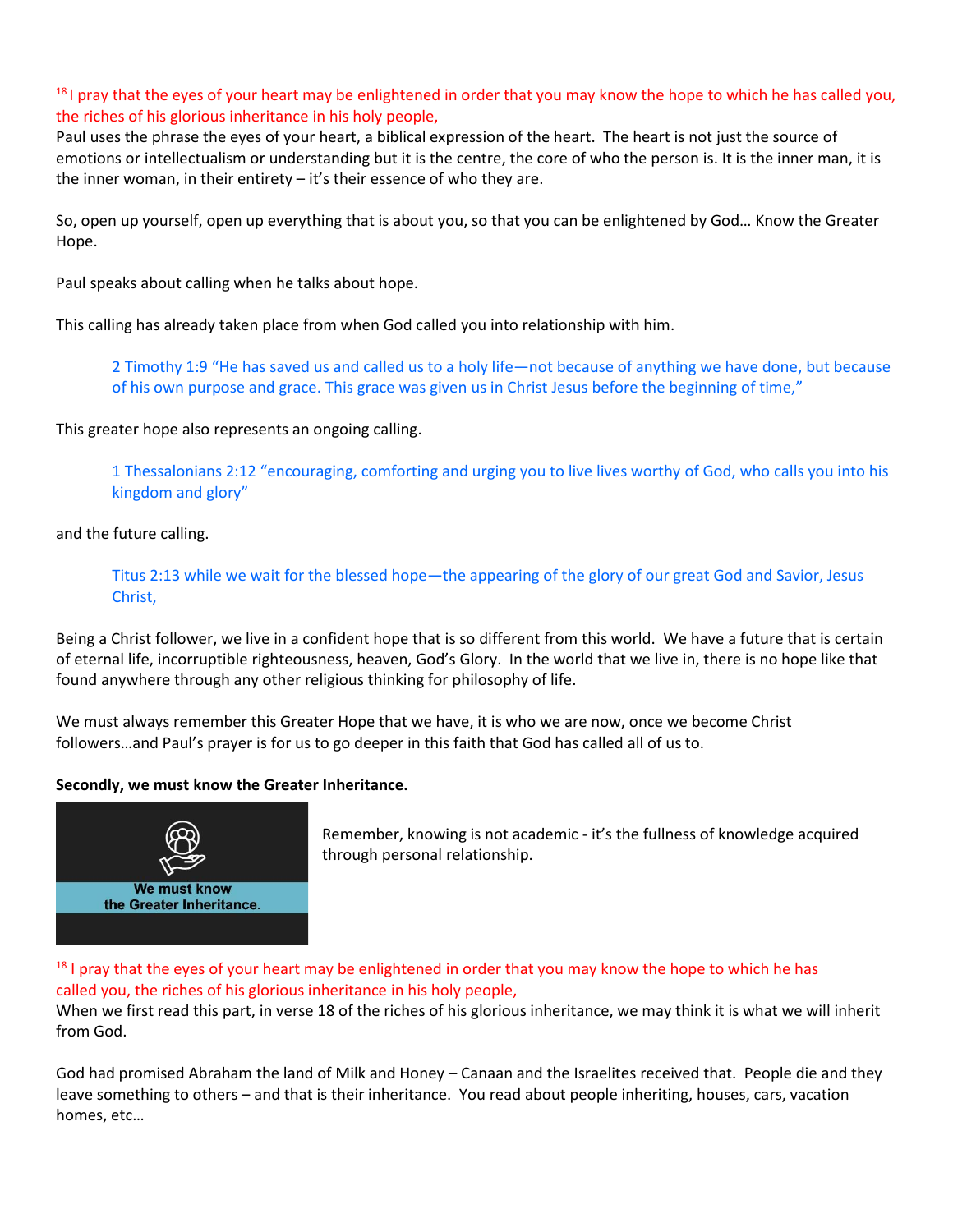But Paul doesn't say what we will inherit, it's totally opposite of that. The riches of his glorious inheritance in his holy people" – that is us. Think about how incredible this sounds. God has chosen, redeemed, adopted and sealed us, sinful people are forgiven to be his children. And on top of that, we who gather together, as a church of God, become the bride of Christ.

God could have chosen anything to be his inheritance, but he chooses us. He has called us by his mercy and love – we who were His enemies, wants us to spend eternity with us. That is unbelievable, it is mind blowing. And we need to constantly know this. This is important what Paul is sharing the scriptures…

### **Thirdly, we must know the Greater Power.**



Again, we need to remember, knowing is not academic - It's the fullness of knowledge acquired through personal relationship. So, there is an action involved which is having a continued relationship with God that goes deeper each and every day.

Verse 19 Paul speaks about God's Power.

# <sup>19</sup> and his incomparably great power for us who believe. That power is the same as the mighty strength

but he states" incomparably great power = incomparably great is the thought of it is unimaginable – you just can't compare it to anything else, that there just no comparison at all.

Have you ever tried to describe something, but you just didn't have the words to explain it. You to find as my words in your vocabulary and you just can't find the word and if you do, it's not really good enough. Paul is in this situation right now as he is trying to describe the power of God. And Paul was a very smart man and if he had a problem trying to find the words of God's power can you image how amazing God's power really is.

### <sup>19b</sup> and his incomparably great power for us who believe.

That power=refers to effective/ operational power – it has energy to it.

strength=is power exercised in resistance and control

mighty=used of muscular body force a vital power

Paul's prayer concerning power is that God's power becomes known to the people in experience and in operation. The apostle is confident that this power belongs to men and women on this simple condition of their faith in God.

Let's go back to the book of Acts chapter 1. Jesus tells the disciples "Do not leave Jerusalem, but wait for the gift the Father promised, For John baptized with water, but in a few days, they would be baptized with the Holy Spirit."

Acts 1:8 But you will receive power when the Holy Spirit comes on you; and you will be my witnesses in Jerusalem, and in all Judea and Samaria, and to the ends of the earth."

Ten days of praying, seeking and waiting, the Holy Spirit descends on the people, the first time in history, that the Holy Spirit comes upon all people. In Old Testament days, it was only reserved for certain people like prophets and kings, BUT after the ascension of Jesus – HE is given to all those that believe.

The power is to be shown to the world.

Paul goes on they say that this power was demonstrated with Jesus.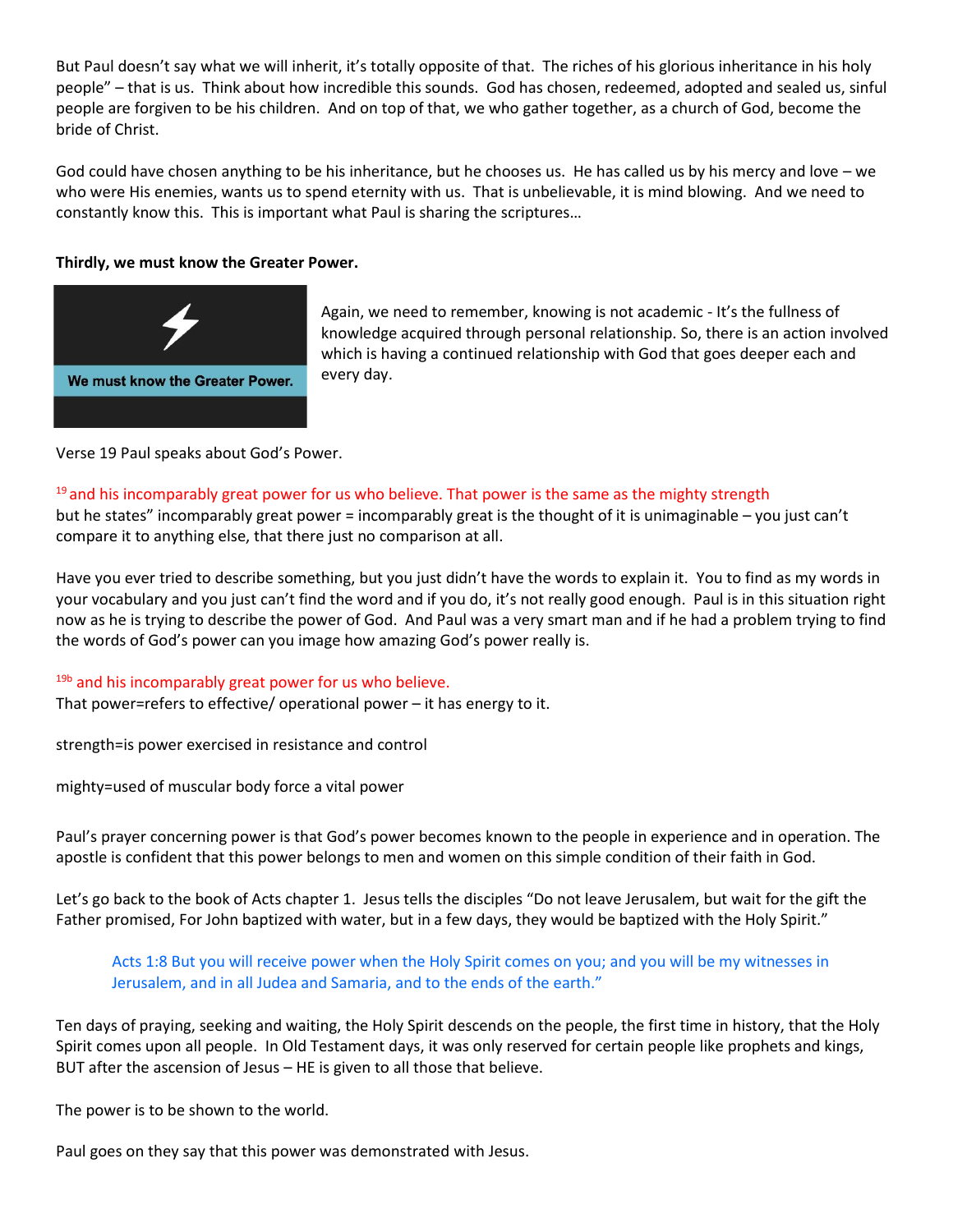$20$  he exerted when he raised Christ from the dead and seated him at his right hand in the heavenly realms, within the resurrection of Jesus from the dead and his ascension to heaven. Again, it was power to be shown as a witness.

God not only raised his son from the grave but exalted him to the seat of power.

There is a reference here to ivPsalm 110:1, in which King David said the Lord says to my Lord sit at my right hand until I make your enemies a footstool for your feet.

The resurrection and ascension were approval by the father of the work of Christ. It also refers to that Christ's work on earth was finished and that expresses the measure of the

father's power made available to all of believers.

Paul prays in Philippians 3:10 that I may know him in the power of his resurrection. Paul believed that these mighty acts of God not only as a measure of the power that Christians can possess but indicates the divine strength that can raise us to a new life with Christ.

When Paul brings about the resurrection and ascension of Christ, he is declaring Christ's position is far above all rule and authority in power and dominion.

## $21$  far above all rule and authority, power and dominion, and every name that is invoked, not only in the present age but also in the one to come.

When Paul used the words rule, authority, power and dominion it was to counteract Jewish mystics, those who believed in an angelic hierarchy that controlled human destiny. But Paul is clear to the any type of Jewish mystics or heresy and declares that Christ is over the angels Jesus the one who controls the angels with absolute authority because he is infinitely superior to all.

Further Paul goes on to say that Christ is superior than to any other name that will ever exist in his present age. No other name is superior to that of Christ Jesus.

## <sup>21</sup> far above all rule and authority, power and dominion, and every name that is invoked, not only in the present age but also in the one to come.

We as Christ followers should rejoice in the fact of this power can never take us away from Christ. No satanic power can come against the relationship that we have with Christ because we are sealed with him by the spirit of God. That we are his and he will and shall always be our God. As one song puts it so well "No power of hell, no scheme of man, can ever pluck me from His hand."

Christ is superior to all that is out there, and it is incredible to note that God has placed all things under Christ's feet - He has appointed him to be head over everything.

 $22$  And God placed all things under his feet and appointed him to be head over everything for the church, There is a reference clear to Psalm 8:5-6

- <sup>5</sup> You have made them a little lower than the angels and crowned them with glory and honor.
- <sup>6</sup> You made them rulers over the works of your hands; you put everything under their feet:

Psalm 8 refers to a place where God wanted humanity to be, however because of the fall of Adam, men and women were brought into bondage by their sin. Psalm 8 could only be attained if God did something for humanity…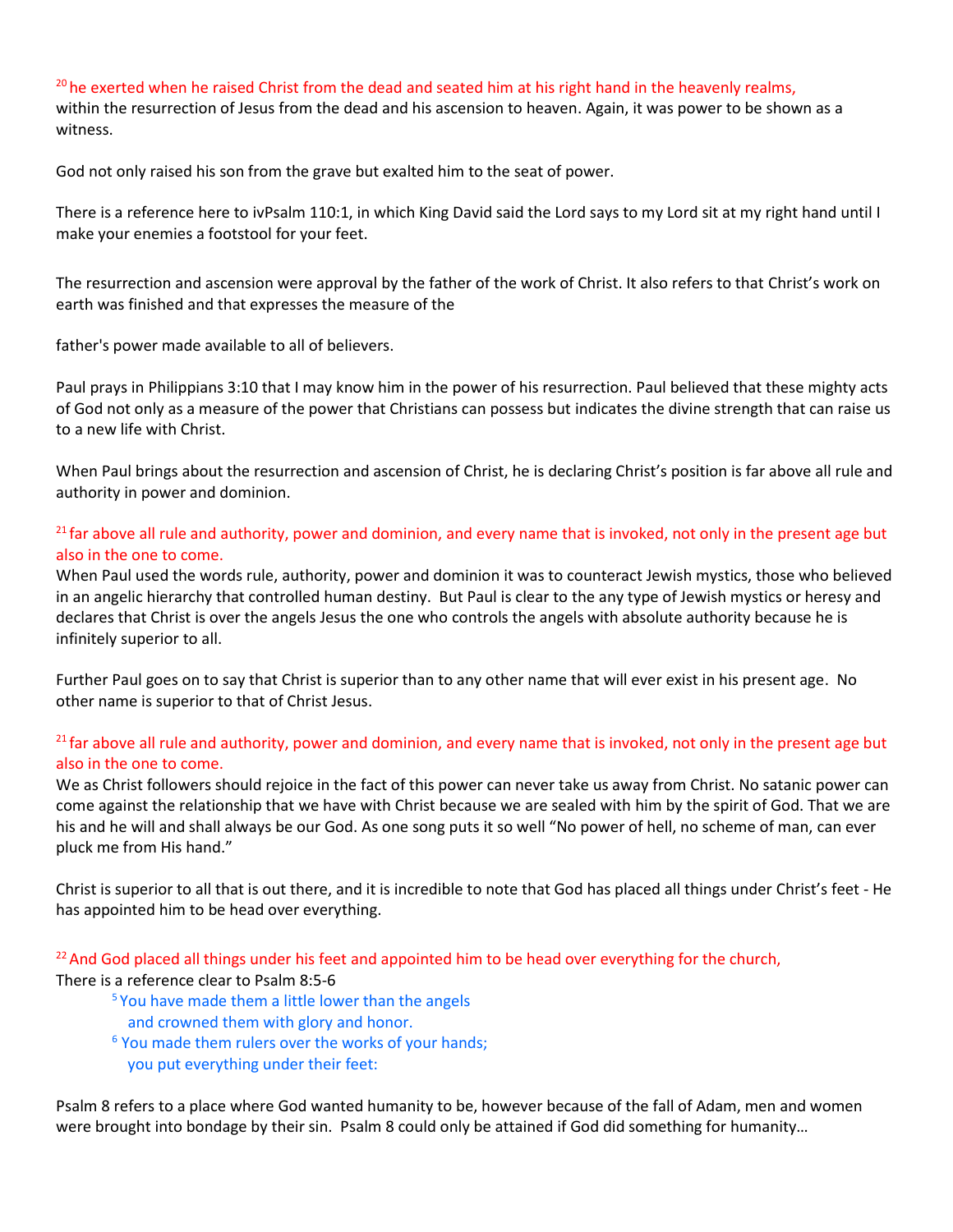and this is what God did …

<sup>22</sup> And God placed all things under his feet and appointed him to be head over everything [why???] for the church,

It was for the church, that Christ, as the 2<sup>nd</sup> Adam, the perfection of God, that we are restored to our true dignity before the fall.



Christ is Head over everything…

Christ is God's gift to the church he is the head over every power and authority and is given to the church. He is the head of the church for the churches benefit.

The church has authority and power to overcome all opposition because her leader and head, is the lord of all.

The church is described as Christ's body.

## $23$  which is his body, the fullness of him who fills everything in every way.

The church is not a cold institution but the living breathing Organism - it exists in functions only by reason of the relationship with Christ who is the head.

# **<sup>23</sup>**which is his body, the fullness of him who fills everything in every way.

The church is filled by Christ not only with his own presence, but also with the gifts and blessings that Christ gives to the church.

God is present in the lives of every believer in every church. He demonstrates his victory over death, hell and the grave in that is shown through the church to the world that God has placed us in. It is only when the church is full of God can it meet an important place in the society that it is in.

We must always know this Greater Power that we have through the Holy Spirit.

Paul's prayer for us is to know God by going deeper in the Faith… Greater Hope, Greater Inheritance, Greater Power.

The prayer of Paul is for us to get to know Christ – deeper in the faith, more of the Gospel in us. As a pastor, instead of seeing the church full of people, I would rather like to see the people full of God.

As we get to know him…the Greater Hope, the Greater Inheritance, the Greater Power… we must respond.

Now what is our response?

That we all do our part to become the Gospel centered church that He wants us to be. We must all do our part. because each one of us is a part of the church. An integral part of the body of Christ.

When we all do our part, the impact will be unimaginable.

Look at the state of the world today. There's almost 8 billion people on the planet, and we currently all have a shared experience. For the last 2 plus years we have had a worldwide disruption take place.

The person in London ON has the same shared experience as a person in London England to the person in Africa to the person in Asia to the person in Australia to the person in South America. There is confusion, people not knowing what's going to happen next, in the best of times there was confusion in our society, but now even more on what morals are, what is right and what is wrong.